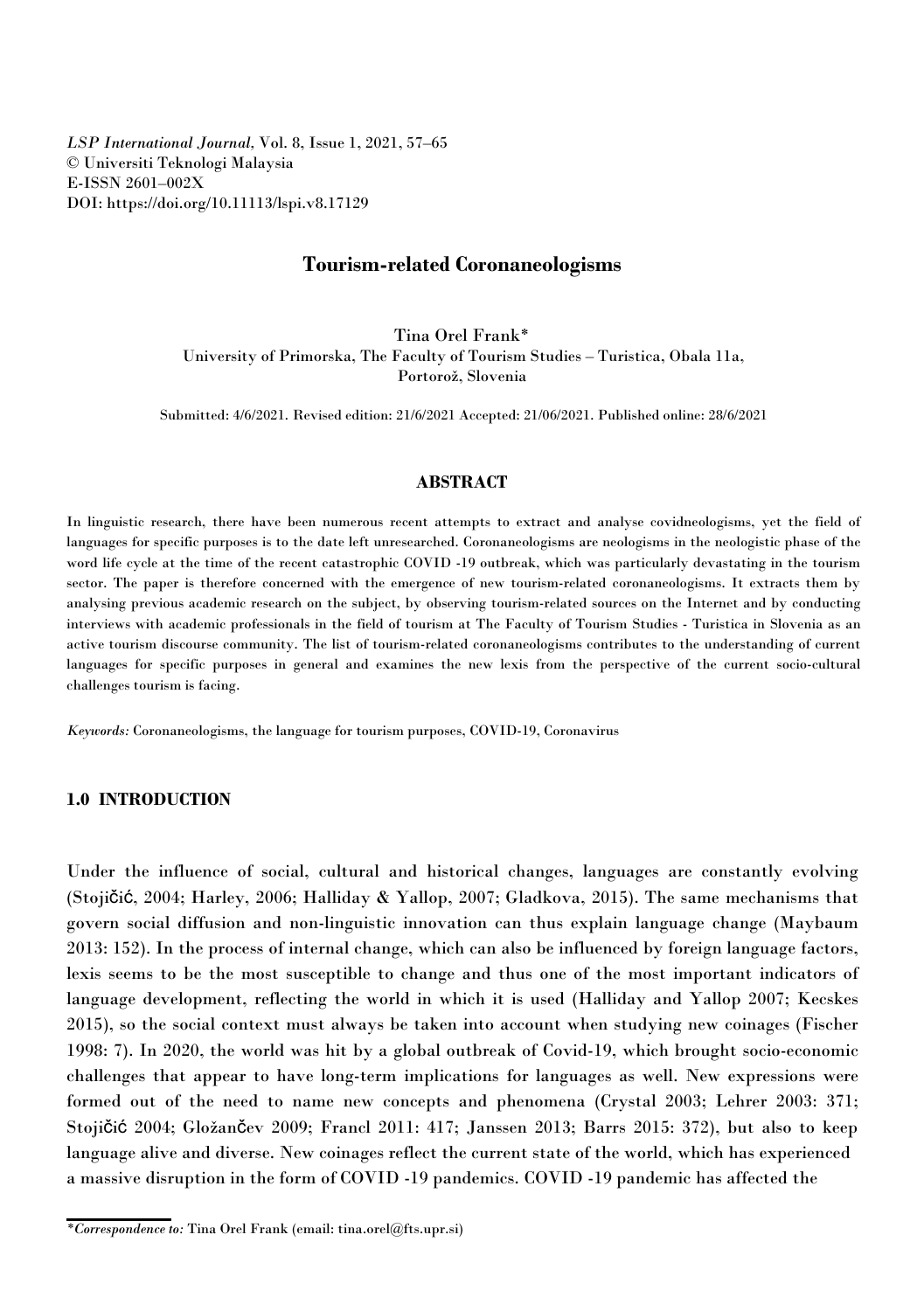#### 58 Orel Frank

operations in many areas. Besides education, business, governance and many others, it has massively affected tourism. Tourism has experienced aperiod of foreclosure, which has also led to a massive and exponential emergence describing new vacationing practices and ways of doing business, both live and online. In a pre-Covid description of tourism Malenkina & Ivanov (2018) define tourism as a dominant cultural industry and one of the most important economic fields of activity under the impact of globalization, which highlights the importance of linguistic commodification in terms ofchanging identities, interpersonal relationships, and altering community structures. However, the outbreak of COVID -19 has completely changed the tourism profile, with tourist arrivals in January 2021 falling to a record 87% compared to 2020 (UNWTO, 2021). The latest UNWTO World Tourism Barometer (2021) reports all world regions experiencing a sharp decline in tourist arrivals. Closures or restrictions on border crossings, mandatory testing, quarantines, slowed distribution of vaccinations have hampered the resumption of international travel, which has been affected at virtually all levels of the hospitality chain, leading to reports of layoffs and bankruptcies (Gössling, Scott & Hall 2021). The authors say that tourism is resilient and will recover, but there ismuch evidence that the virus will also be transformative for the tourism sector and its lexis.

The paper aims at collecting and examining tourism-related coronaneologisms. It is a rare opportunity for both lexicographers and other researchers to observe how a topic overwhelms global discourse to such an extent and in such a short time. This, combined with the fact that most global communication took place online, meaning that it is recorded and stored, makes this a unique opportunity to observe the development not only of general languages but also of languages for specific purposes, especially in a field that has been as affected as tourism.The need to fill conceptual and terminological gaps is even more urgent in times of pandemic (Haddad Haddad & Montero- Martinez 2020). The neologisms in this study highlight the current lexical changes that the language of tourism has undergone in the ongoing COVID era. On the one hand, the new expressions serve as an important toolin observing language variation, and on the other hand, they point to the current perspectives of tourism. The current "buzzwords" or "keywords" of tourism play an important role in the "forming a special socio-cultural space" (Samylicheva & Gazda 2020: 2) and play a vital role in the development of various possible word-formative abilities in naming resulting from the intense popularisation of objects or phenomena (Žele, 2010: 132).

### **2.0 LITERATURE REVIEW**

Neologisms are usually described as newly coined words or phrases or as those that have undergone a recent semantic change (Oxford Dictionary; Collins Cobuilt Dictionary; Cambridge Advanced Learner's Dictionary; Simeon 1969: 904-905; Algeo 1991: 2; Newmark 1995; Muhvić-Dimanovski 2005). More precisely, we rather speak of a neologism as a lexeme that is at a certain point in timein a neologistic phase of the word life cycle. Thus, a new lexis is described as referring to a specific period of time, and aword thus cannot be permanently described as a neologism, as it may go out of use or become institutionalised. Due to the complexity of the relationship between old and new, the neologistic phase can only be understood according to several separate or overlapping approaches.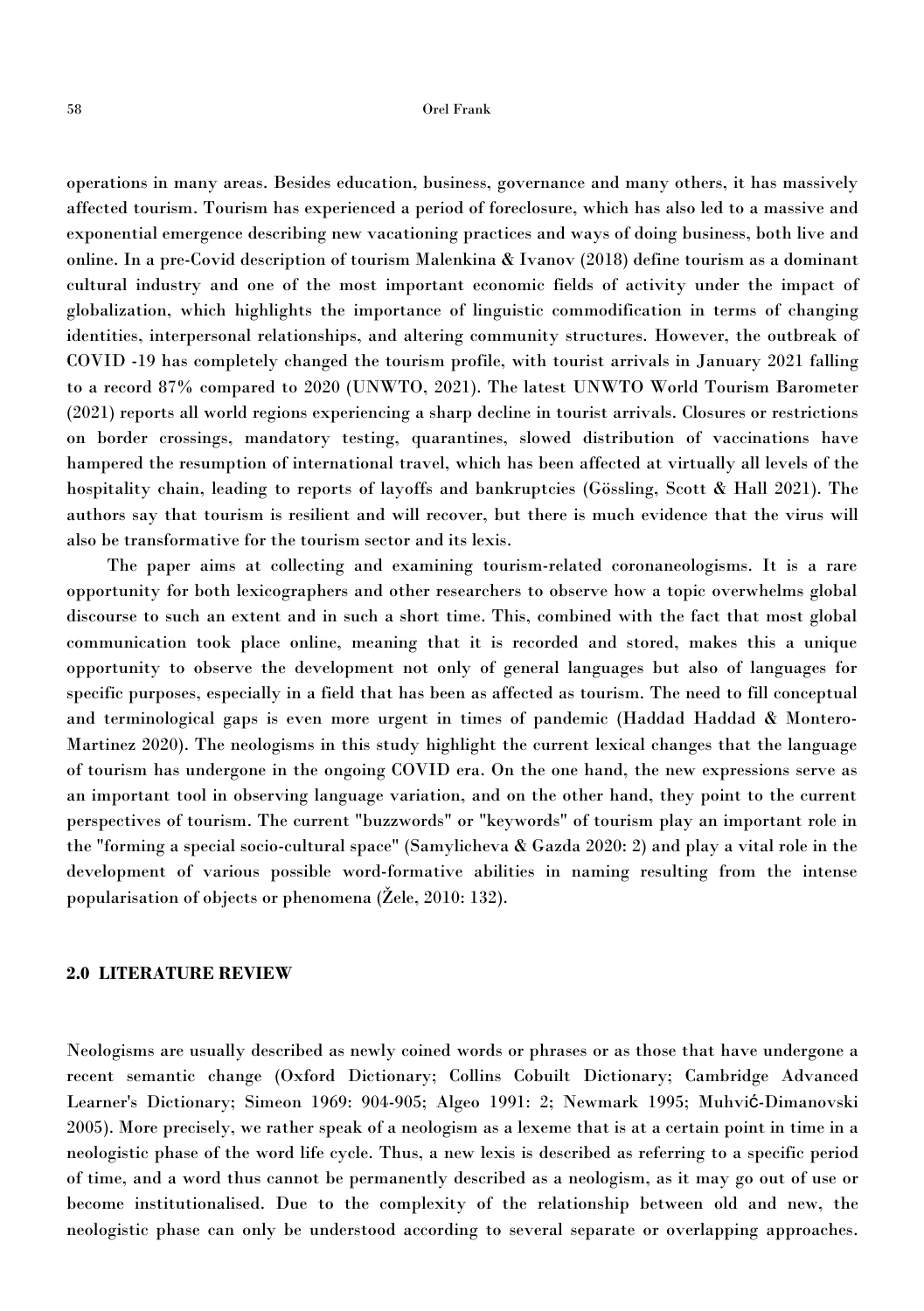First, the diachronic approach defines neologism as a lexeme that has emerged recently, is fairly well established, but has lost its status as a nonce word (Toporišič 2000: 130; Fischer 1998). Nonce words or occasionalisms represent an earlier stage in the word life cycle. Thus, some authors distinguish occasionalisms (e.g. Crystal 2008: 315) from neologisms according to the purpose of their formation, the latter being formed to fill a lexical gap for a longer period of time, and the former filling the gaps of single unique circumstances. Second, the psychological approach defines neologisms as expressions that are stylistically marked as new by members of a particular discourse community (Rey 1995; Fischer 1998; Cabre 1998; Csak 2011; Anesa 2018). Third, the lexicographic approach defines neologisms as newly coined expressions that are not yet lexicalized - that is, not yet recorded in dictionaries (Algeo 1991; Sanders 2010 in Rets 2016; Ficher 1998; Kerremans 2015). Finally, the systems approach, which defines neologisms as lexemes that exhibit both formal (morphological, graphic and phonetic) and semantic instability. Nevertheless, neologisms must be defined according to the subjective attitude of each researcher (Rey 1995; Cabré 1998). In this paper, tourism-related coronaneologisms (Bolotina (2021) calls them "COVID -neologisms") are understood as English tourism-related new expressions that are in the neologistic phase of the lexical life cycle in the coronatime span from December 2019 to June 2021. This means that they are always considered here "only" as potential expressions that have passed their nonce word development stage, are institutionalised (fairly established) but not yet lexicalized and stylistically marked as new by the tourism discourse community.

Tourism is accepted and discussed by a wide audience, from professionals to academics to the general public, which defines the language of tourism as the language of a wide language community. "Social characteristics or group orientation" (Jaworski and Pritchard 2005: 6), which can be attributed to a group of people communicating about tourism, turns out to be an important part of the treatment of sectoral discourse. A discourse community (or discursive community, according to Mikolič 2015: 18) is formed by the participation of certain groups of individuals in a certain common activity and includes, on the one hand, the creators of texts and, on the other hand, their recipients. On the one hand, the communication contributions are influenced by the established order of discourse, and on the other hand, they influence the future development of a particular discourse. Subject-conceptual field of language for tourism purposes is defined as consisting of the professional language (of those who work in tourism and those who are interested in this activity and thus become involved in the tourism profession, and the scientific language of tourism - those who are originally concerned with tourism as a discipline); the professional and scientific language transferred to tourism from other disciplines, fields and areas that constitute and contribute to tourism, i.e. from those secondarily concerned with tourism; and the general vocabulary passed down from those who travel as tourists, participate in, are interested in, and give their responses to tourism.

This study uses the below mentioned coronaneologism-related publications as a source for creating new lexis lists. It has already been observed in numerous publications that the outbreak of COVID -19 was followed by a wave of neologisms reflecting the socio-cultural struggles of the time. Katermina & Lipiridi (2020) conclude that the neologisms of non-professional discourse in the coronavirus pandemic "fully reflected the functioning of mass consciousness in the period of catastrophic social changes" (ibid.: 48). Similarly, Mweri (2021) collects data from various sources on language use in the realities of the pandemic and uses MAK Halliday's functional theory for her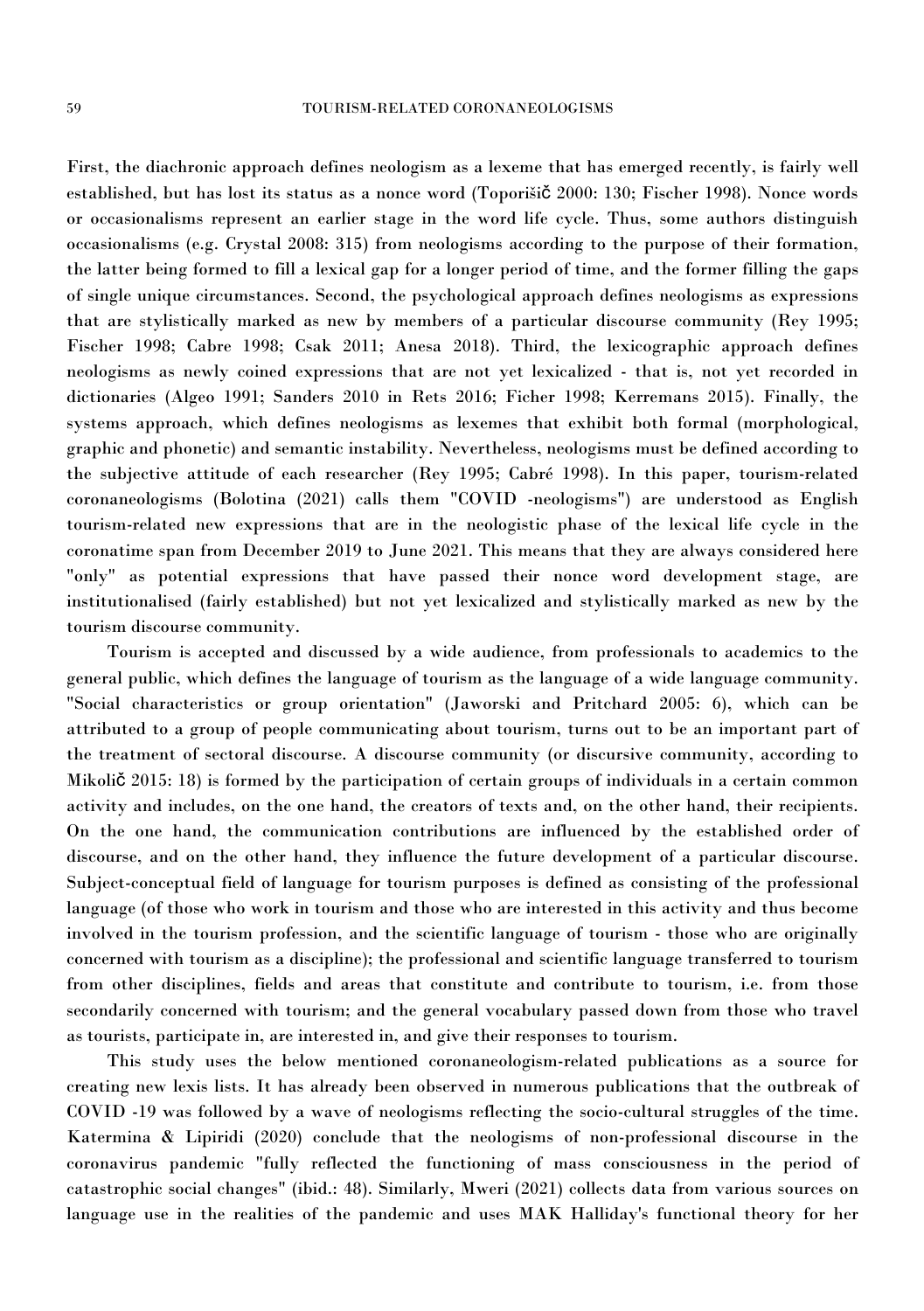#### 60 Orel Frank

analysis, concluding that "linguistic creativity reflects the major preoccupations of the time" (Lawson 2020). Lei, Yang & Huang (2021) also demonstrated a strong correlation between emergent neologisms and pandemic developments and presented new data on how new words emerge, particularly in the form of substitution changes. Alyksyeyeva, Chaiuk & Galitska (2020) also note that coronaspeak indicates a number of sociocultural changes in modern English-speaking societies, such as the medicalization of general language, the conceptualization of the pandemic as a milestone, the introduction of new categories of social groups, the development of new or the modification of old cultural practices, new communication patterns, the reconceptualization of pre-pandemic concepts, and the emergence of new types of interpersonal relationships.

Published research also deals with the word formation process in coronaneologisms. Bolotina (2021) concludes that the general morphological processes involved in the formation of new lexical items include compounding, blending and semantic derivation. Asif, Zhiyong, Iram & Nisar (2020) find that the word formation process in coronaneologisms is mainly used in the forms of nouns, adjectives and verbs, with abbreviations and acronyms also being relatively common. Akut (2020) similarly analyses the morphological structures of neologisms during the pandemic COVID -19 and finds in a rather small corpus (5 Internet articles), however, that most neologisms are nouns, where the most frequent morphological processes are compounding, blending and affixation. A larger list of neologisms included in the analysis is presented in Al-Salman & Haider (2021), who conclude that various word formation processes have been used, showing the creativity and vitality of the English language to respond to the current crisis situation.

Authors also engage in specific corpus neologistic analyses. Grzega (2021) criticises COVID related contributions to Wiktionary as violating the guidelines, especially with regard to neutrality, since most contributions are made by untrained lexicographers. Khalfan, Batool and Shehzad (2020) observe 25 new words collected from dictionaries and Twitter from the point of view of linguistic relativism and were able to demonstrate the influence of language on thought and perception. Al- Azzawi & Ali-Haleem  $(2021)$  observed the database of 5 million tweets, concluding that the recent lexical changes "functioned as a tool of coping with the major changes that happened to people's lifestyles globally" (ibid.: 113).

There are some publications dealing with cross-linguistic relations. Haddad Haddad & Montero- Martinez (2020) provide an insight into metaphor-based neologisms and their translation into Arabic and conclude that "the meronymic term coronavirus is extended worldwide, which provoke confusion and misunderstandings by laypeople" (ibid.: 18) and suggest the use of the precise neologism 'COVID - 19' coined by WHO to effectively disseminate the relevant information. Samylicheva & Gazda (2020) observe derivative neologisms as socio-cultural dominants in Russian and Checz languages again proving that "neologisms in which the inner form appears in the most naked form are also and indicator and exponent of certain values in society" (ibid.: 2).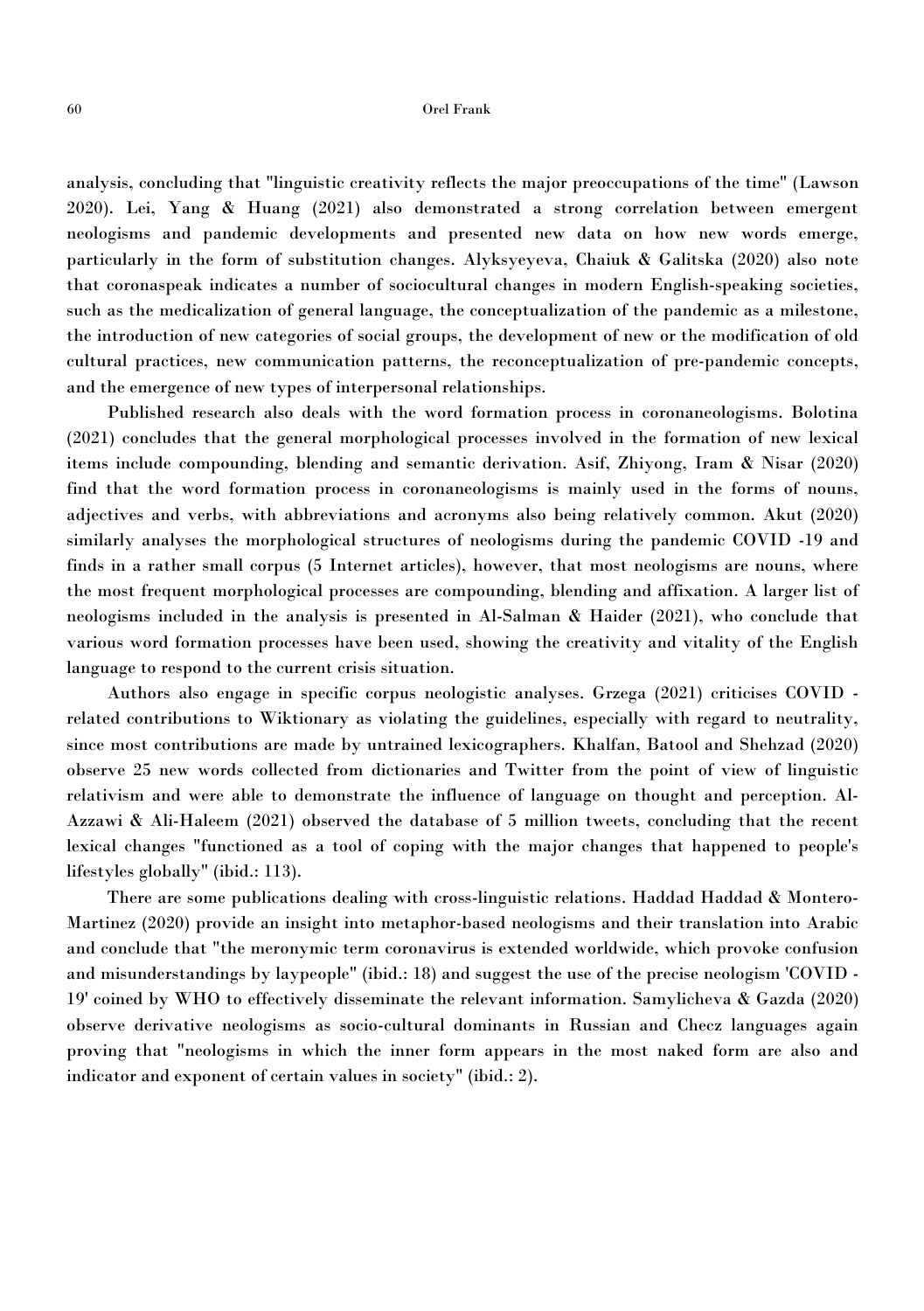## **3.0 METHOD**

The object of the present study is the tourism-related coronaneologisms. The coronaneologisms studied were considered in the broadest framework of the application of the neologism theory, namely those created out of denominative or creative needs, those that represent new coinages, as well as semantic shifts, reactualizations and expressions that gain frequency. The list was compiled using a twofold method. First, they were collected from previous surveys on coronaneologism (academic papers mentioned in the literature review) and from tourism-related sources on the Internet (journals, dictionaries, blogs, etc.) in the period from April 2021 to May 2021. Secondly, a group of academic researchers in the field of tourism (University of Primorska, The Faculty of Tourism Studies - Turistica) contributed as an example of the tourism discourse community with their examples as wellas socio-cultural views on the current tourism-related new lexis in an online Delfi method during the same period. The reason for this twofold methodology lies in the fact that the language for tourism purposes includes both professional, academic and general levels.

## **4.0 RESULTS AND DISCUSSION**

This part is devoted to the presentation of the results. A total of 286 coronaneologisms were collected during the investigation. The thematic breakdown revealed (Table 1) that there were 36 directly related to tourism or therefore coined primarily for tourism purposes, 47 cases were indirectly related to tourism, and 203 were expressions that arose from other denominative or stylistic needs to fill lexical gaps. Numerical consideration of the topic implies that nearly one-third (28%) of the new expressions were coined either to fill a direct (12%) or indirect (16%) tourism-related gap, demonstrating the importance of tourism discussions in the global community in times of COVID -19 pandemics.

**Table 1** Coronaneologisms and their connection to tourism

| Direct connection | <b>Indirect connection</b> | Other |
|-------------------|----------------------------|-------|
| - 30              | т.                         | 203   |
| ------            | 286                        |       |

The neologisms directly related to tourism describe new kinds of "isolated" breaks or holidays (e.g. *coronabreak, corona holiday*) or new forms of vacationing (*gramping, workation, coronacation, safecation, schoolcation, drivecation, genervacation* and the reactualisation of *staycation*). The latter shows the great productivity of the libfix "-cation", but this was also observed in the pre-Corona era. The libfix "-moon" (derived from honeymoon) is a similar case (e.g. *solomoon*). Neologisms deal with new leisure practices that emerged during the isolation period (*coronactivity, covid parties, covideo party, videoparty, zoom party, covid walk, virtual happy hour, overdistancing*) or with the enjoyment of various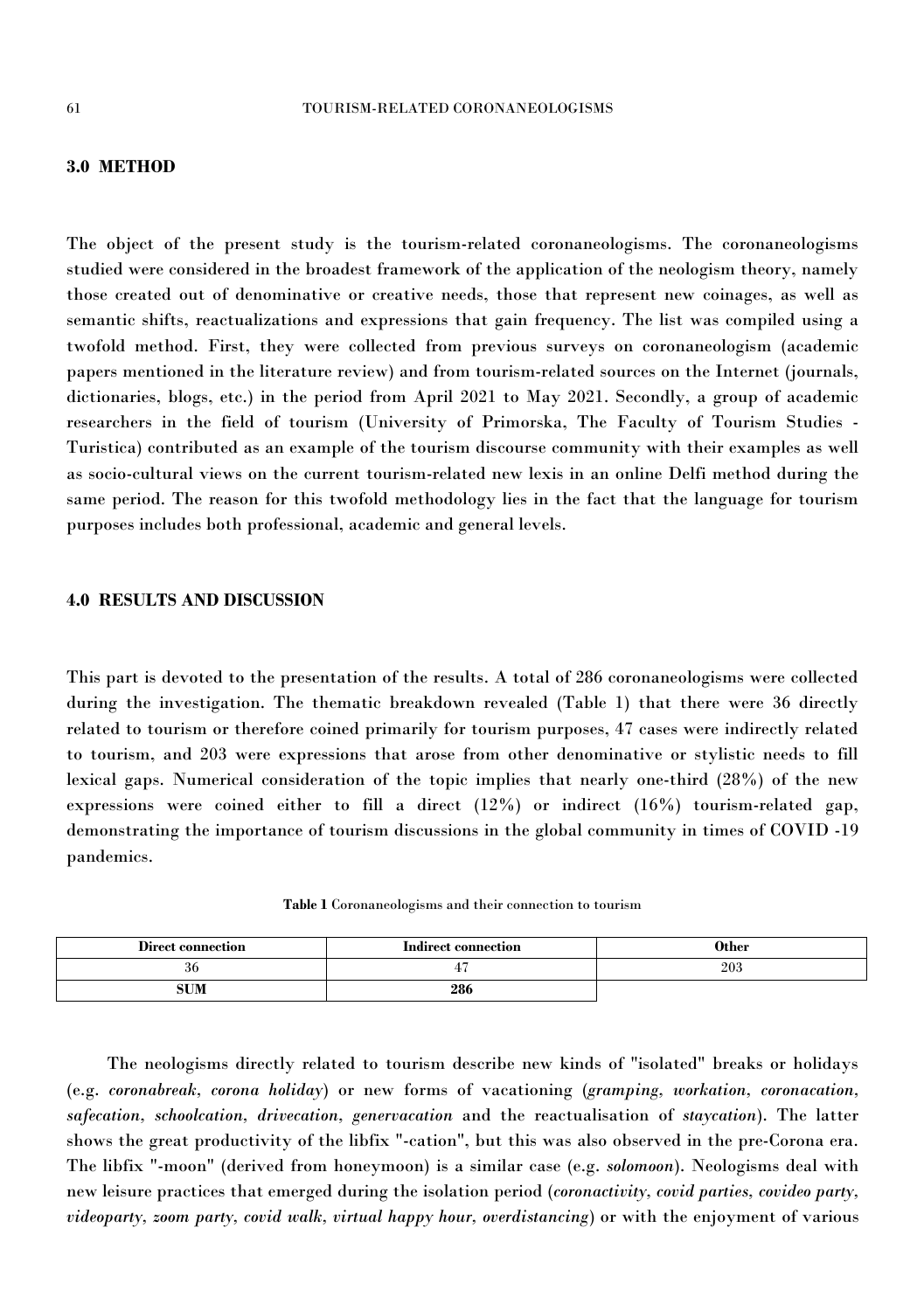#### 62 Orel Frank

gastronomic offerings (*locktail, locktail hours, quarantini, quarantining, COVI-latte*). Different ways of doing business without direct physical contact between supplier and consumer (*uberise, contactless, cashierless, corona shake*). Most illustrative of the current situation in tourism are the expressions that aim at stagnation in the tourism sector (*non-tourism, zero tourism*) or those that emphasize the avoidance of non-essential travel (also unhyphenated version also appeared: nonessential). Alongside this, the idea of increased travel after it has become safer has appeared recently, encapsulated in the term revenge travel. The return of tourism is also referred to by the term tourist vouchers, which are issued by governments to boost tourism again. Various methods of safe travel became possible *(Covid bubble, travel bubble, zoom tourism, health passport, immunity passport*) and the dissemination of information reached the point of *infodemic*.

The indirect coronaneologisms are concerned with describing the situation of not being able to move freely, that is, to travel *(#stayhome, coronacave, self-isolating, self-quarantine, iso)* and to engage (coronabusy, coronatime, isobaking, telecommuting), including through online and safer ways of meeting people (*coronabrations, covideo, covideogames, elbow bump, elbump*) and shopping (*covidshop, cashierless*). The pandemic period had a massive impact on people (*anthropause, Coronapocalypse, coronacoaster, overzoomed*), with negative effects (*coronadodge, coronanoia coronaphobia*) also expressed in security measures (*safentry, cashierless, bubble, biosurveillance, sanitagging, security hygiene, cleanliness theatre*). Coronaneologisms were also coined to describe the comparisons between pre- Corona, Corona and post-Corona eras (*pre-corona, BC, BCV, postcorona*) and to mention already the end of pandemics (*covexit*). The flood of new expressions was also observed (*coronacoinages, coronaspeak*).

## **5.0 CONCLUSION**

The list of tourism-related coronaneologisms, directly and indirectly related to tourism, seems quite long, considering the brevity of the period in which the words were created. Almost one third of the extracted coronaneologisms (28%) were related to tourism in one way or another, proving that tourism is a de facto buzz topic on its own. Some of the new lexis will remain and enter the English permanent vocabulary, but its frequency of use is expected to decrease once the topic COVID -19 is removed from discourse community's daily conversations. However, a greater proportion are expected to disappear with the virus, underlining the claim that languages reflect our social realities. In any case, the establishment of sections in dictionaries devoted to coronaneologisms underscores the claim that the COVID -19 influence has had a massive impact on the sociocultural aspects of our lives, as reflected in language lexis, morphological and phonological rapid changes. The observed coronaneologisms are in the neologistic phase of the development of the lexical cycle, which requires further future research, as neologisms are indeed particularly time-bound. Nevertheless, this work represents a fragment in the first steps of coronaneologism analysis of language for tourism purposes, which to our knowledge is the first scientific attempt to decipher the lexical changes with which the COVID -19 pandemics have affected this particular discourse.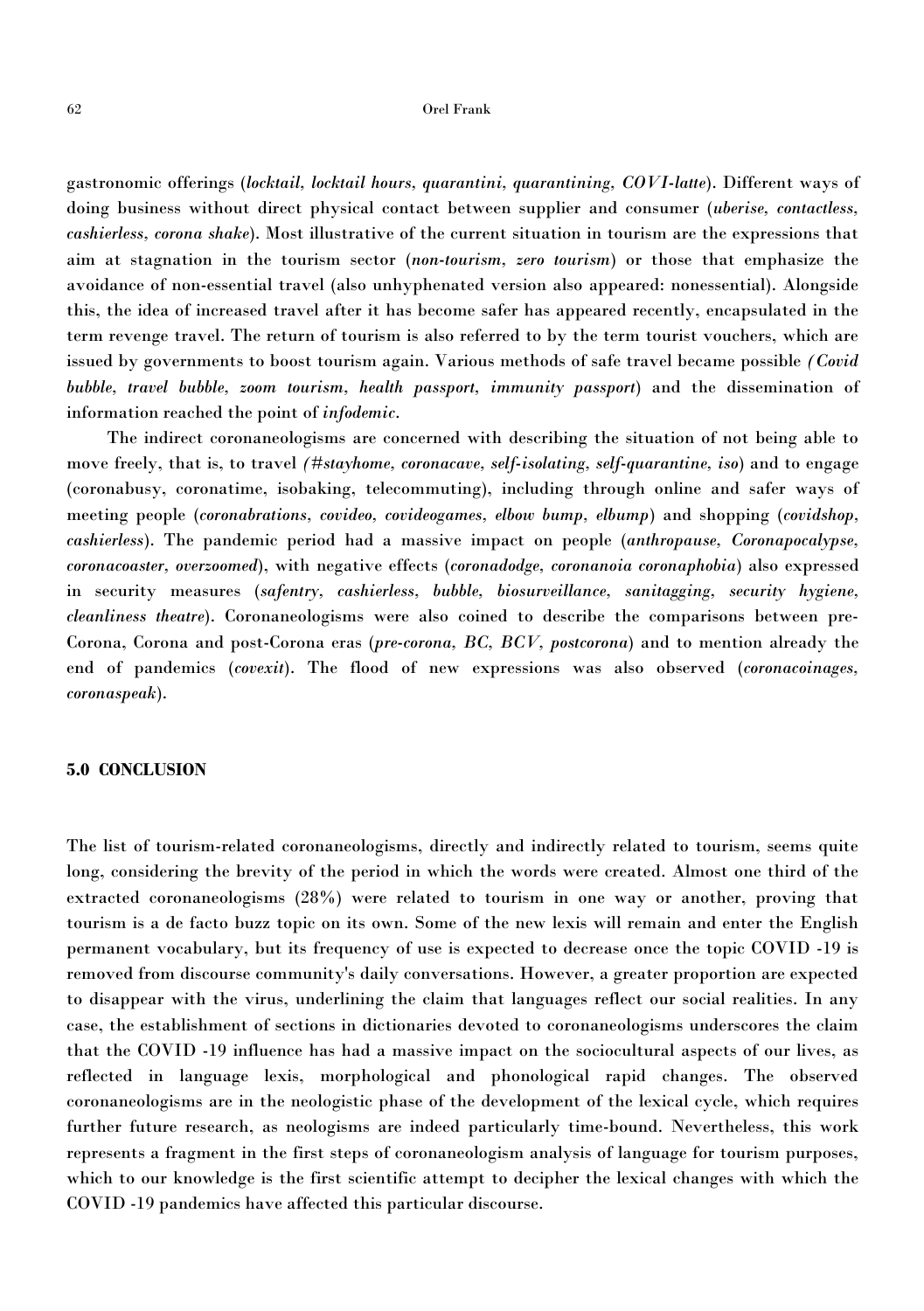### **REFERENCES**

- Akut, K. B. 2020. Morphological Analysis of the Neologisms during the COVID-19 Pandemic. *International Journal of English Language Studies*. 2(3): 1-7.
- Algeo, J. (ed.). 1991. *Fifty Years Among the New Words: A Dictionary of Neologisms*, 1994–1991. Cambridge: CUP.
- Alyeksyeyeva, I. O., Chaiuk, T. A. & Galitska, E. A. 2020. Coronaspeak as Key Coronaculture: Studying New Cultural Practices Through Neologisms. *International Journal of English Linguistics*. 10(6): 202-212.
- Al-Salman, S. & Haider, A. S. 2021.Covid 19 Trending Neologisms and Word Formation Processes in English. *Russian Journal of Linguistics*. 25(1): 24-42.
- Al-Azzawi & Ali-Haleem, A. 2021. "Do you Speak Corona?": Hastags and Neologisms Since COVID- 19 Pandemic Outbreak. *International Journal of Linguistics, Literature ad Translation*. 4(4): 113-123.
- Anesa, P. 2018. *Lexical Innovation in World Englishes: Cross fertilization and Evolving Paradigms*. London, New York: Routlege.
- Asif, M., Zhiyong, D., Iram, A. & Nisar, M. 2020. Linguistic Analysis of Neologism Related to Coronavirus (COVID-19). *Social Sciences & Humanities Open*. Available at SSRN: https://ssrn.com/abstract=3608585.
- Barrs, K. 2015. Catachrestic and Non-Catachrestic English Loanwords in the Japanese Language. In Formato, F. & Hardie, A. (eds.). *Abstract Book of Corpus Linguistics*, 372-374. Lancaster: UCREL
- Bolotina, E. A. 2021. Covid-Neologisms in the English Speaking Media and the Means of Their Word Formation. Collection of Materials: XVII International Scientific and Practical Conference of Young Scientists. Novosibirsk, November 26 - 27, 2020. pg. 24-28.
- Bharati, P. 2020. Covid 19 Neologisms in English. *Saptagandaki Journal*. 11: 122-135.
- Cabré M. T. 1998. *Terminology: Theory, Methods and Applications.* Amsterdam, Philadelphia: John Benjamins Publishing.
- Crystal, D. 2003. *The Cambridge Encyclopedia of the English Language*. Cambridge: Cambridge University Press.
- Crystal, D. 2003. *The Cambridge Encyclopedia of the English Language*. Cambridge: Cambridge University Press.
- Csak, E. 2011. The Translation of Neologisms in Special Terminology. *Translation Journal.* 5(3).
- Fischer, R. 1998. Lexical Change in Present-Day English: A Corpus Based Study of the Motivation, Institutionalisation and Productivity of Creative Neologisms. Tübinger: Gnv.
- Francl, M. 2011. Neolexia. *Nature Chemistry*. 3: 417-418.
- Gössling, S., Scott, D. & Hall, M. 2021. Pandemics, Tourism and Global Change: A Rapid Assessment of COVID-19. *Journal of Sustainable Tourism*. 29(1): 1-20.
- Gladkova, A. 2015. Ethnosyntax. In: Sharifian, F. (ed.). The Routlege Handbook of Language and Culture. Abingdon: Routlege. 33–50.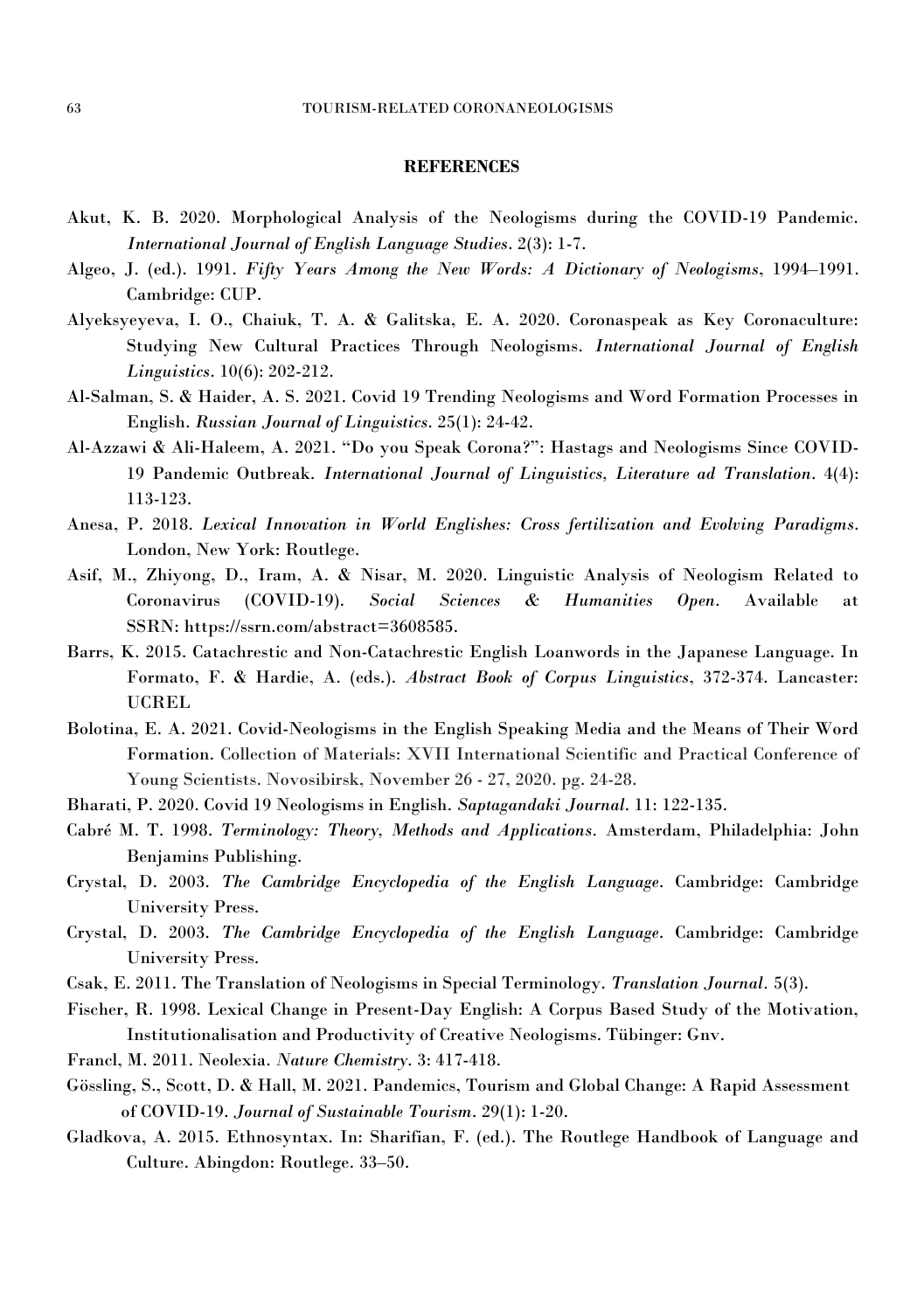- Gložančev, A. 2009. Analitična osvetlitev novejše slovenske leksike. In Gložančev, A., Jakopin, P., Michelizza, M., Uršič, L. & Žele (eds.): *Novejša slovenska leksika (v povezavi s spletnimi jezikovnimi viri)*, 9-35. A. Ljubljana: Založba ZRC, ZRC SAZU.
- Grzega, J. 2021. From Corona Party to Coronapaniek: Cross-Linguistic Critique of Covid-related Contributions to Wiktionary. *Language & Internet.* 19(2021).
- Haddad Haddad, A. & Montero-Martinez,S. 2020. COVID-19: A Metaphor-based Neologism and Its Translation into Arabic. *JCOM*. 19(5): 1-21.
- Halliday, M.A.K. & Yallop, C. 2007. *Lexicology: A Short Introduction*. London: Continuum.
- Harley, H. 2006. *English Words:A Linguistic Introduction*. Oxford: Blackwell Publishing.
- Jaworski, A. & Pritchard, A. (ed.). 2005. *Discourse, Communication and Tourism*. Clevedon, Buffalo in Toronto: Channel View Publications.
- Janseen, M. 2013. Lexical gaps. In Chapelle, C. A. *The Encyclopaedia of Applied Linguistics.* Blackwell Publishing. Available at: http://onlinelibrary.wiley.com/doi/10.1002/9781405198431.wbeal0693/full. (Accessed on 15.1. 2014).
- Katermina, V.V. & Lipiridi, S. C. 2020. Reflection on the Social and Psychological Consequences of the Coronavirus Pandemic in the new Vocabulary of Non-professional English Language Discourse. Advances in Social Science, Education and Humanities Research. *Proceedings ofthe Research Technologies ofPandemic Impact (RTCOV 2020)*. Atlantis Press. Pg. 44-49.
- Khalfan, M., Batool, H. & Shehzad, W. 2020. Covid-19 Neologgisms and their Social Use: Analysis from the Perspective of Linguistic Relativism. *Linguistics and Literature Review*. 6(2): 117-129.
- Kerreman, D. 2015. *A Web of New Words. A Corpus-based Study of the Conventionalization Process of English Neologisms*. Frankfurt: Peter Lang.
- Kesckes, I. 2015. Language, Culture and Context. In: Sharifian, F. (ed.). The Routlege Handbook of Language and Culture. Abingdon: Routledge.
- Lawson, R. 2020. *The Conversation*. Available at: theconversation.com. Accessed on: 1 June 2021.
- Lehreh, A. 2003. Understanding Trendy Neologisms. *Italian Journal of Linguistics*. 15 (1): 271-384.
- Lei, S., Yang, R. & Huang, C. 2021. Emergent Neologisms: A Study of Emerging Meaning with Competing Forms Based on the First Six Months of COVID-19. *Lingua.* (2021).
- Mahmudi-Dehaki, M., Chalak, A. & Tabrizi, H. H. 2020. The COVID-19 Lingo: Societies' Responses in form of Developing Comprehensive Covidpedia of English vs. Persian Neologisms (Coroneologisms). *The Journal of Englsih Language Pedagogy and Practice*. 13(27): 26-52.
- Muhvić-Dimanovski, V. 2005. *Neologizmi. Problemi, teorije i primjene*. Zagreb: Zavod za lingvistiku, Filozofska fakulteta Sveučilišta v Zagrebu.
- Mweri, J. 2021. Corona Virus Disease (COVID-19) Effects on Language Use: An Analysis of Neoogisms. *Linguistics and Literature Studies*. 9(1): 36-48.
- Newmark. P. 1995. *A Textbook of Translation*. New York: Prentice Hall.
- Rets, I. 2016. Teaching Neologisms in English as a Foreign Language Classroom *Procedia – Social and Behavioral Sciences.* 232(2016): 813-820.
- Rey, A. 1995. *Essays on Teminology*. Amsterdam: John Benjamins Publishing.
- Roig-Marin, A. 2020. English-based Coroneologisms: A Short Survey of Our Covid-19 Related Vocabulary. *English Today*. 1-3.